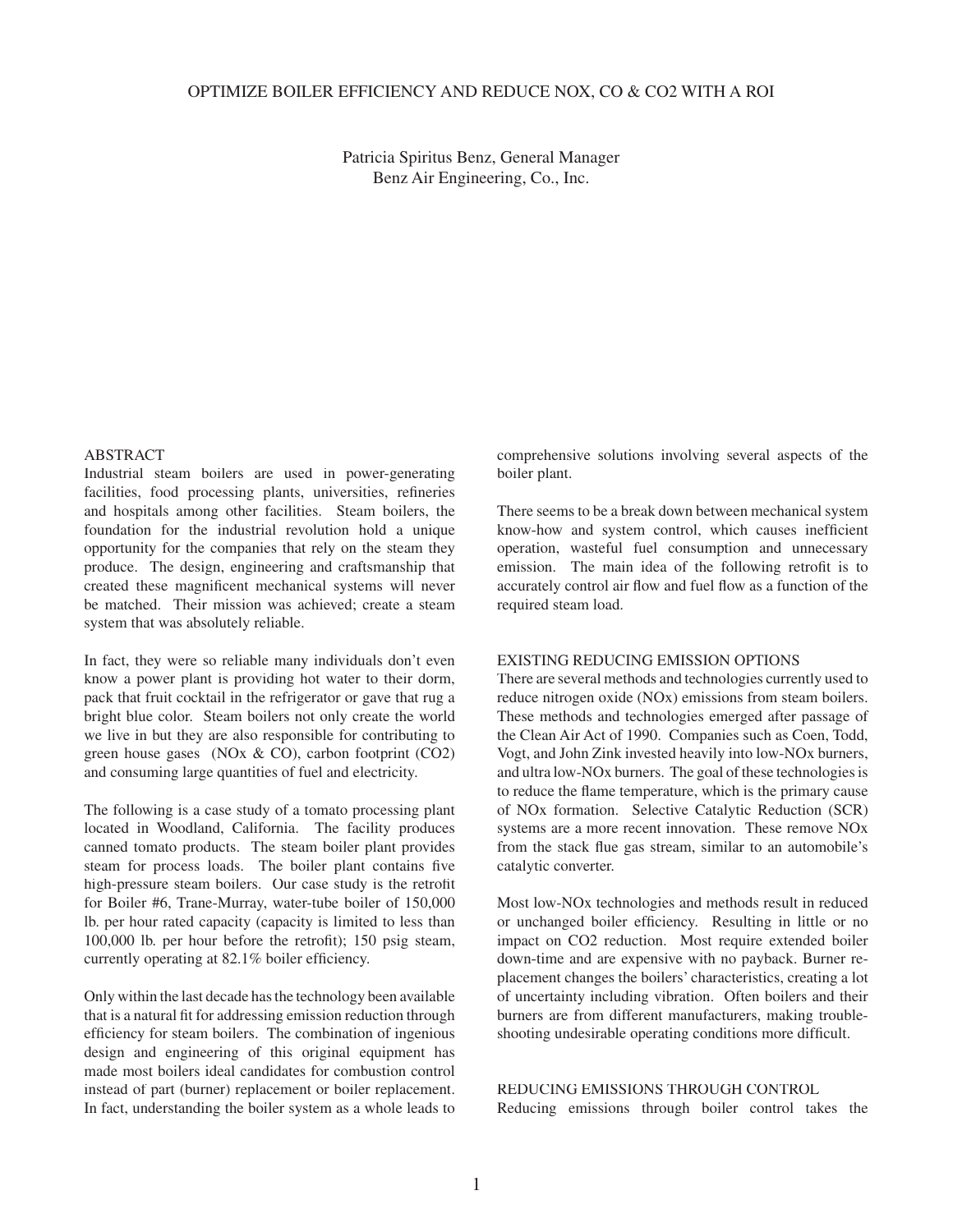combination of three disciplines; Mechanical Engineering, Combustion Engineering, and Programming. To achieve maximum efficiency, a comprehensive approach is necessary. Simply sticking a variable frequency drive (VFD) on an air fan will not provide optimum results. By understanding the steam operating system and its processes, most power plants can greatly increase efficiency while reducing emissions.

# BOILER #6 – CANNING TOMATO'S

The following equipment was identified to optimize boiler efficiency through a comprehensive boiler plant retrofit. Boiler plant optimization takes into consideration the processes involved when evaluating steam load and heat recovery options. The energy efficiency measures for Boiler #6 were:

1) Boiler Plant Feed-water Heat Recovery & De-aerator Control Upgrades

2) Steam Turbine to Electric Feed-water Pump Conversion with a VFD, to eliminate steam venting

3) Combustion Air Inlet Pre-heater, Low Excess Air Burner with Parallel Positioning Control & Fan VFD, and SCR NOx Emissions Control

# MEASUREMENT & VERIFICATION (M&V)

Enovity (1) will conduct post-installation measurement and verification on this project, in order to verify the installed energy savings reported to PG&E. The M&V will include measurements of the following system operating parameters, in order to verify the efficiency improvements of the proposed project. The measurements will be compared to the performance parameters used in the savings calculation and if necessary the calculations will be updated based on the post-installation measurements.

- ●Boiler exhaust stack temperatures after the economizer
- ●Inlet water temperature to the de-aerator
- ●New electric pump power and/or VFD speed
- ●Exhaust stack temperature after the combustion air preheater
- ●Combustion air inlet temperature (after the pre heater)
- $\triangle$ Excess air (%02)
- ●Fan power and/or VFD speed

#### ESTIMATED ANNUAL SAVINGS

Natural Gas Energy Savings (therms) 440,563 and Utility Cost Savings (dollars) \$430,411, offering a rebate of \$496,009, almost half the cost of the installation. In less then one year a California tomato processing plant was able to meet mandated emission levels of 6 ppm, qualify for an energy rebate and within a years time save money.

#### ANNUAL GREENHOUSE GAS REDUCTIONS

The estimated energy saving listed above may result in the following Green House Gas Reductions:

Metric Tones per Year of CO2: 2,380

The Greenhouse reduction is equivalent to ONE of the following: (2)

> ●515 Passenger cars not being driven for one year ●306 Household's electricity use per year ●61,026 Number of tree seedlings grown for 10 years ●801 Tons of waste recycled instead of land fi lled ●271,072 Gallons of gasoline ●20 Acres of forest preserved from deforestation

# COMPARABLE BOILERS

It is estimated there are approximately 15,000 boilers in the United States that are similar to Boiler #6. Retrofitting 15,000 would equate to the following emission reductions.

> ●7,725,000 Passenger cars not being driven for one year

- ●4,590,000 Household's electricity use per year ●915,390,000 Number of tree seedlings grown for 10 years
- ●12,015,000 Tons of waste recycled instead of land filled
- ●4,066,080,000 Gallons of gasoline
- ●300,000 Acres of forest preserved from deforestation

## And

35,700,000 metric Tons of CO2 reduction/year. According to the National CO2 emissions per the EPA, Clean Air Markets there are 2,587,802,129.6 tons of CO2 emissions/ year, (3) assuming Natural Gas Systems account for 25%  $(4)$  or 646,950,532.4, retrofitting 15,000 could result in the reduction of 35,700,000 tons of CO2 or 5.5% of the total number of CO2 emissions from Natural Gas Systems.

#### BOILER EFFICIENCY

Boiler efficiency, in the simplest terms, represents the difference between the energy input and energy output. A typical boiler will consume many times the initial capital expense in fuel usage annually. Consequently, a difference of just a few percentage points in boiler efficiency between units can translate into substantial savings. The efficiency data used for comparison between boilers must be based on proven performance to produce an accurate comparison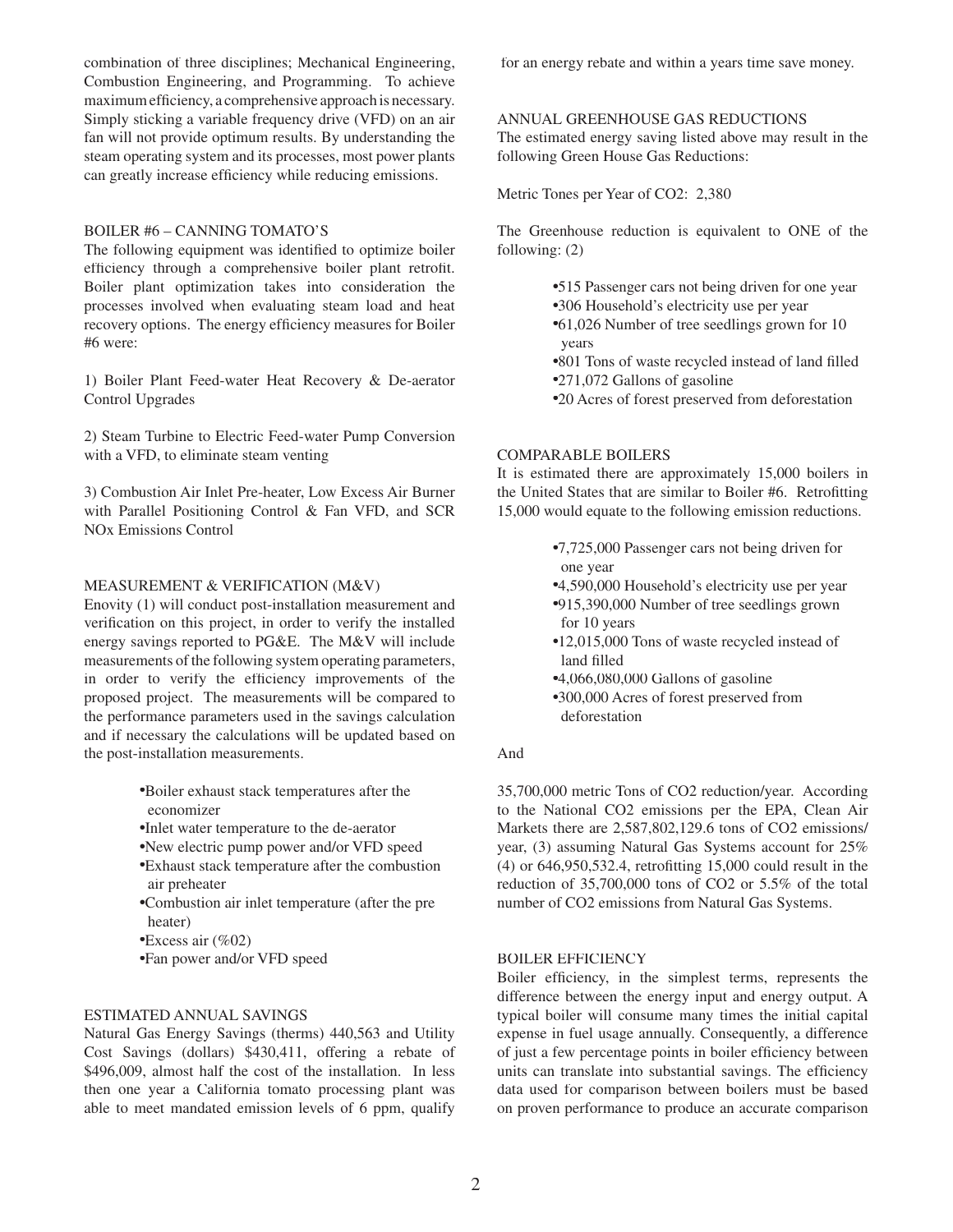of fuel usage. However, over the years, efficiency has been represented in confusing terms or in ways where the efficiency value did not accurately represent proven fuel usage values. Sometimes the representation of "boiler efficiency" does not truly represent the comparison of energy input and energy output of the equipment. ( 5)

#### TANGIBLE TECHNOLOGY

The computer based combustion control system was originally designed to reduce NOx. The by product of reducing NOx using a combustion control system is efficiency. Fuel efficiency is the only way to reduce  $CO<sub>2</sub>$ from the combustion process. Fuel efficiency equates to savings, providing a return of investment.

# EFFICIENCY = NOx, CO & CO2 REDUCTION

This approach provides the opportunity to meet environmental standards while lowering the heat rate of boilers. That is, rather than putting financial stress on boiler owners to adhere to environmental regulations we provide an economical incentive to do so. Savings are realized immediately after installation and at boiler start-up.

# COMPU-NOx SOLUTION

Compu-NOx is a comprehensive boiler operation system that optimizes the combustion process, reducing emissions and increasing boiler efficiency. Compu-NO<sub>x</sub> continuously controls the fuel to air ratio to achieve the best possible combustion efficiency and minimize excess oxygen available to form NO<sub>x</sub>. Further NO<sub>x</sub> reduction is achieved with flue gas recirculation (FGR). Flue gas recirculation has been successful in prior applications to inhibit NOx formation. However, FGR alone is rarely effective enough to meet EPA emissions standards. Compu-NOx controls the fuel, air, and flue gas mixture at the optimum ratios throughout the boiler's operating range to meet these requirements.

The Compu-NOx system provides the following advantages:

- $\bullet$ Significantly more cost effective Compu-NOx installation ensures rapid payback through ef ficiency gains and parasitic load reduction.
- ●Minimal impact to current infrastructure In stallation involves little down-time, allowing for shorter outages and minimal boiler modifi cations. Uses original fans and burners to further reduce costs.
- ●Real-time Boiler Response Boiler controls respond automatically to changes in load or operation.
- $\bullet$ Qualify for Efficiency Rebates can be as much as half the cost of the installation.

Compu-NOx systems have been successfully installed in a wide range of industries. Most boilers over 75,000 lb/hour are good candidates for a controls retrofit offering a payback in less then two years. Many universities, food processing plants, brewing companies, hospitals, military bases, refineries are running Compu-NO<sub>x</sub> systems. Emission reduction is immediate, the saving are immediate and the technology has been proven and third party source tested to verify results.

## CO2 REDUCTION OPTIONS

Widespread carbon reduction technologies for industry aren't being implemented as they are difficult and expensive. Carbon Sequestration and planting trees are hopeful plans for reducing CO2 emissions but will not provide noticeable results for years, perhaps decades. Steam Efficiency, available now, will save fuel, while lowering carbon emissions.

#### ONE TOMATO PLANT

Boiler #6 located in Woodland California had third party source test results of 3 ppm NOx levels and excess O2 of less than  $2\%$ . Efficiency increased to  $87.7\%$ from 82.1% with a stack temperature of less than 200 F. Operational flexibility was greatly enhanced with a turndown of  $>$  50:1. The boiler displays and extraordinary reliability and stability. Electrical consumption for boiler operation has been decreased by over 50%. This verification underlines the impact of a single retrofit with immense savings and emission reduction. As outlined in the M&V report. The associated steam system including condensate tanks and the de-aerator could get past wasteful operation. Steam venting has been eliminated from the DA system. Steam consumption has been minimized and a sporadic unreliable control has been replaced with steady and continuous level and pressure control. Additional control flexibility is available to the operators to respond to process changes. Comprehensive system monitoring and trending allows for effective operation and preventive maintenance.

### PROVEN RESULTS TO MOVE FORWARD

Boilers - the foundation for the industrial revolution, now have the opportunity to move into the next century and be a driving factor in the green revolution. With the immediate reduction of greenhouse gas emissions the industrial sector has the opportunity to be a part of the solution without destabilizing their operation and without imposing a financial burden. Many approaches using unproven, theoretical technologies without economic returns have been hurting plant operations and decrease profits which have already been marginalized by the fluctuating fuel market. The technology, the savings, the lower emissions - the results have been proven.